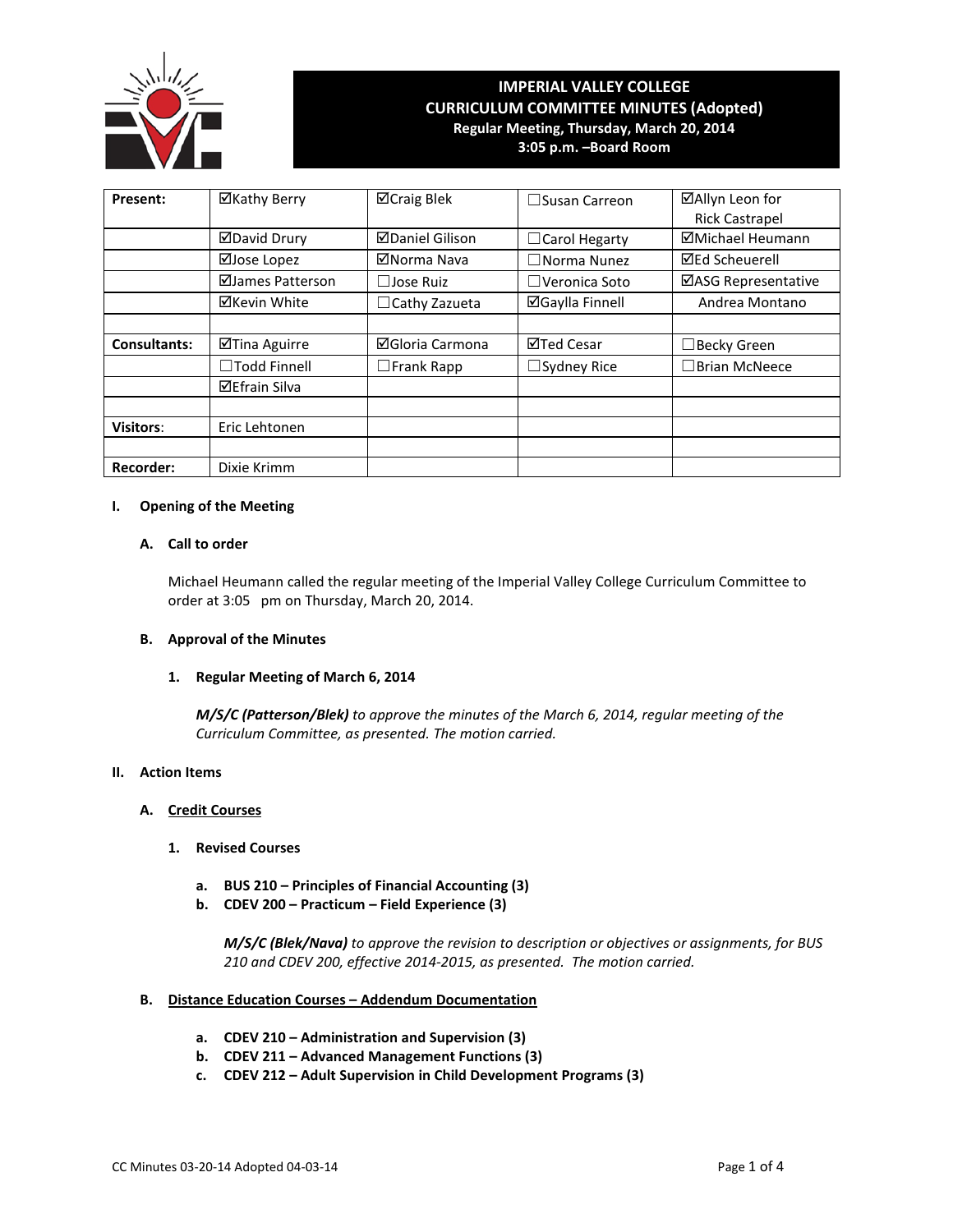*M/S/C (Blek/Gilison) to approve the Distance Education Addendum for CDEV 210, 211, and 212, effective 2014-2015, to provide greater access and allow the inclusion of all modalities of learning, as presented. The motion carried.*

*These courses do not require a substantive change.*

#### **C. Degrees and Certificates**

## **1. Revised Degree**

# **a. Administration of Justice for Transfer Degree**

*M/S/C (Finnell/Berry) to approve the replacement of AJ 121 with AJ 110 as a more appropriate course for the degree, effective 2014-2015, as presented. The motion carried.*

# **D. Catalog Textual Items**

# **1. Challenge Process (2013-2014 Catalog, p.18)**

*M/S/C (Blek/Leon) to approve the revision to the Challenge Process statement (2013-2014 Catalog, p.18), effective 2014-2015, as amended. The motion carried.*

Gloria – the word petition needs to be clarified. Revision made to the first paragraph statement "may file a student petition to challenge the requirements." to state "may submit a prerequisite challenge form."

## **2. Credit from Foreign Institutions (2013-2014 Catalog, p.40)**

*M/S/C (Leon/Gilison) to approve the revision of the Credit from Foreign Institutions statement (2013- 2014 Catalog, p.40), effective 2014-2015, as presented. The motion carried.*

#### **3. International Students (2013-2014 Catalog, p.14)**

*M/S/C (Gilison/Leon) to approve the revision to the International Students statement (2013-2014 Catalog, p.14), effective 2014-2015, as presented. The motion was tabled.*

*Motion tabled until next meeting.*

# **4. Registration Times (2013-2014 Catalog, p.15)**

*M/S/C (Leon/Blek) to approve the revision of the Registration Times information (2013-2014 Catalog, p.15), effective 2014-2015, as presented. The motion was tabled.*

*Motion tabled until next meeting.*

#### **5. Repeating Courses (2013-2014 Catalog, p.16)**

*M/S (\_\_\_\_\_\_\_\_\_\_/\_\_\_\_\_\_\_\_\_\_) to approve the revision of the Repeating Courses information (2013- 2014 Catalog, p.16), effective 2014-2015, as presented. The motion was tabled.*

*This item was tabled until the next meeting.*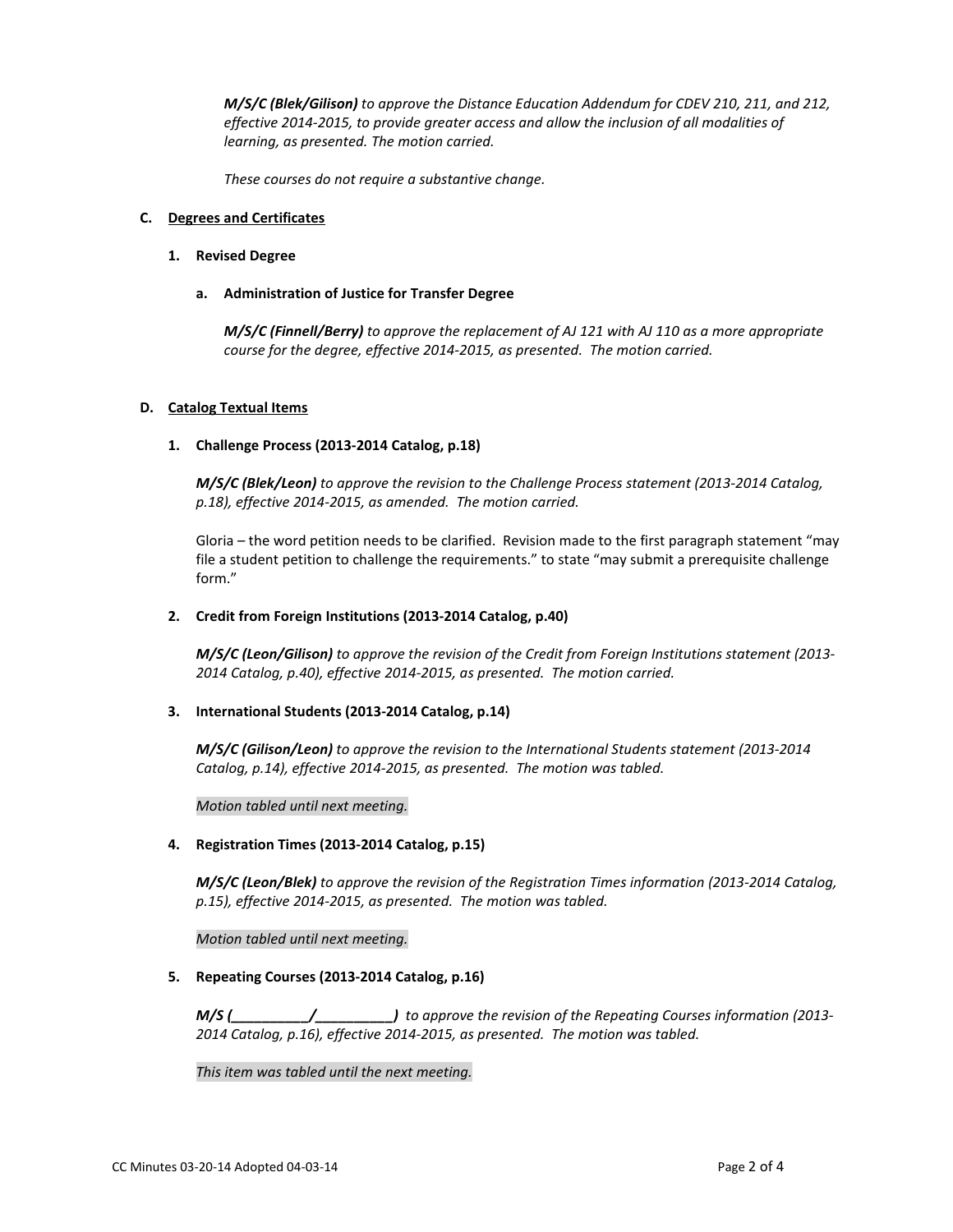# **6. Student Success & Support Program (SSSP) (Formerly Matriculation) (2013-2014 Catalog, p.17)**

*M/S (\_\_\_\_\_\_\_\_/\_\_\_\_\_\_\_\_) to approve the revision of the Student Success & Support Program statement (2013-2014 Catalog, p.17), effective 2014-2015, as presented. The motion was tabled.*

*This item was tabled until the next meeting.*

#### **7. Student Health Services (2013-2014 Catalog, p.29)**

*M/S/C (Leon/Nunez) to approve the revision of the Student Health Services information (2013-2014 Catalog, p.29), effective 2014-2015, as presented. The motion carried.*

#### **III. Discussion Items**

#### **1. Class Size Form – Michael Heumann**

Michael presented the form to be used with the procedure for establishing and modifying class sizes. These documents, once reviewed by the committee, will be included as a revision to AP 4020 and brought to the committee for approval of the AP.

David Drury commented that the form was long and asked if it could be condensed. Possibly separate the directions for increasing caps and for decreasing caps.

Michael will make the minor revisions and bring back to the committee for final review at the next meeting.

#### **2. Major and Certificate Review – Kathy Berry**

Kathy attended the CIO conference and received informational reports from ACCCJC; the Chancellor's Office cautions regarding unit creep. Increasing course units to help with student success is not the answer according to the researchers. We need to review courses that have excessive units. We are also mandated to look at our majors and certificates; we looked at them during program review and need to add success and retention data. We need to review our degrees and certificates; colleges do this every three to five years. A suggestion was made to review programs on a three year cycle as opposed to each year during annual program review. During the first year of the three year cycle departments can look at the data and if there is a struggling program work on finding solutions.

The Chancellor's Office cautions having local degree's in inventory where ADTs are developed. New bill, SB 440, states that once a new template is made available colleges will have 18 months to develop their local degree. The Chancellor's office has indicated that they will remove the local degree from the inventory if colleges do not comply.

AB 86 – Adult Education Bill. Some of the bills that go along with this will not be finalized for some time (including the prison program). Issues regarding funding were discussed. A two year waiver has been granted to research and plan. IVC holds the grant and is the lead agency for AB 86. In two years we may be given another transition period.

Another bill will be coming regarding institutional requirements and ADTs.

Common core is coming and will affect community colleges.

#### **IV. Information Items**

None.